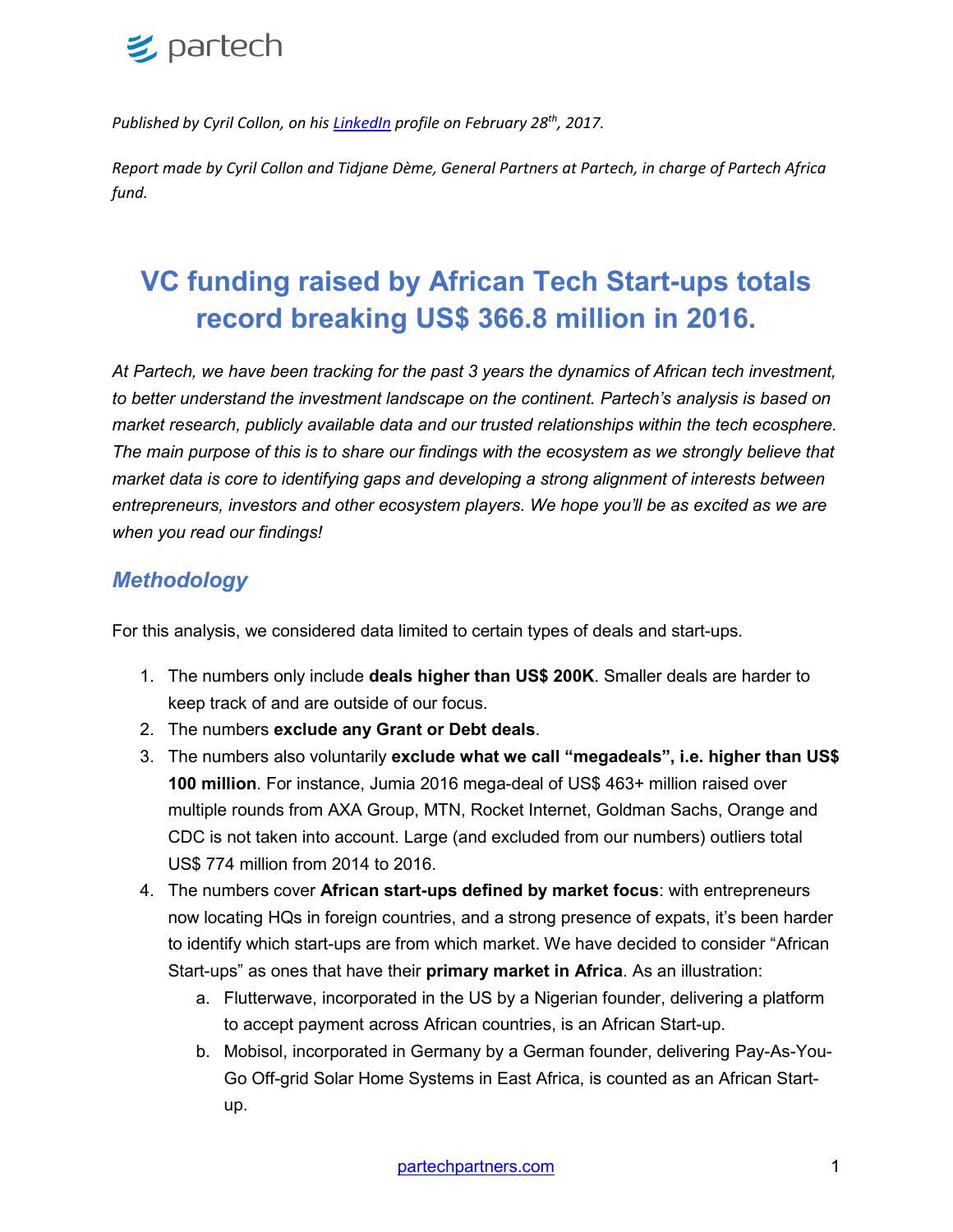

- c. Zipline, incorporated in the US by a US founder, currently testing drone delivery in Rwanda but still targeting US market, was not counted as an African Start-up. But this might change as they seem to be pivoting toward an African focus.
- 5. For start-ups with local presence in more than one African country, **only one primary country of operation has been identified** and that is where the investment is counted.

### *Findings*

### **77 African Tech Start-ups raised a total of \$366.8M in 2016.**

1. The VC funding raised by African tech start-ups in 2016 totalled **US\$ 366.8 million**, compared to US\$ 276.5 million in 2015, a +33% growth YoY.



Total US\$ Amount invested - 2016 vs. 2015



To put some perspective, if we compare this to 2012, the year where we started to "feel" this vibration coming from the continent, the tech VC funding amount in Africa has grown by a **factor of x8.7** over the past 4 years. Just crazy.

2. In 2016, a total of **77 African tech start-ups** got funded, from Seed+ (US\$ 200K+) to Growth stages (largest round was US\$ 40M), compared to 55 start-ups in 2015, a +40% growth YoY in deals.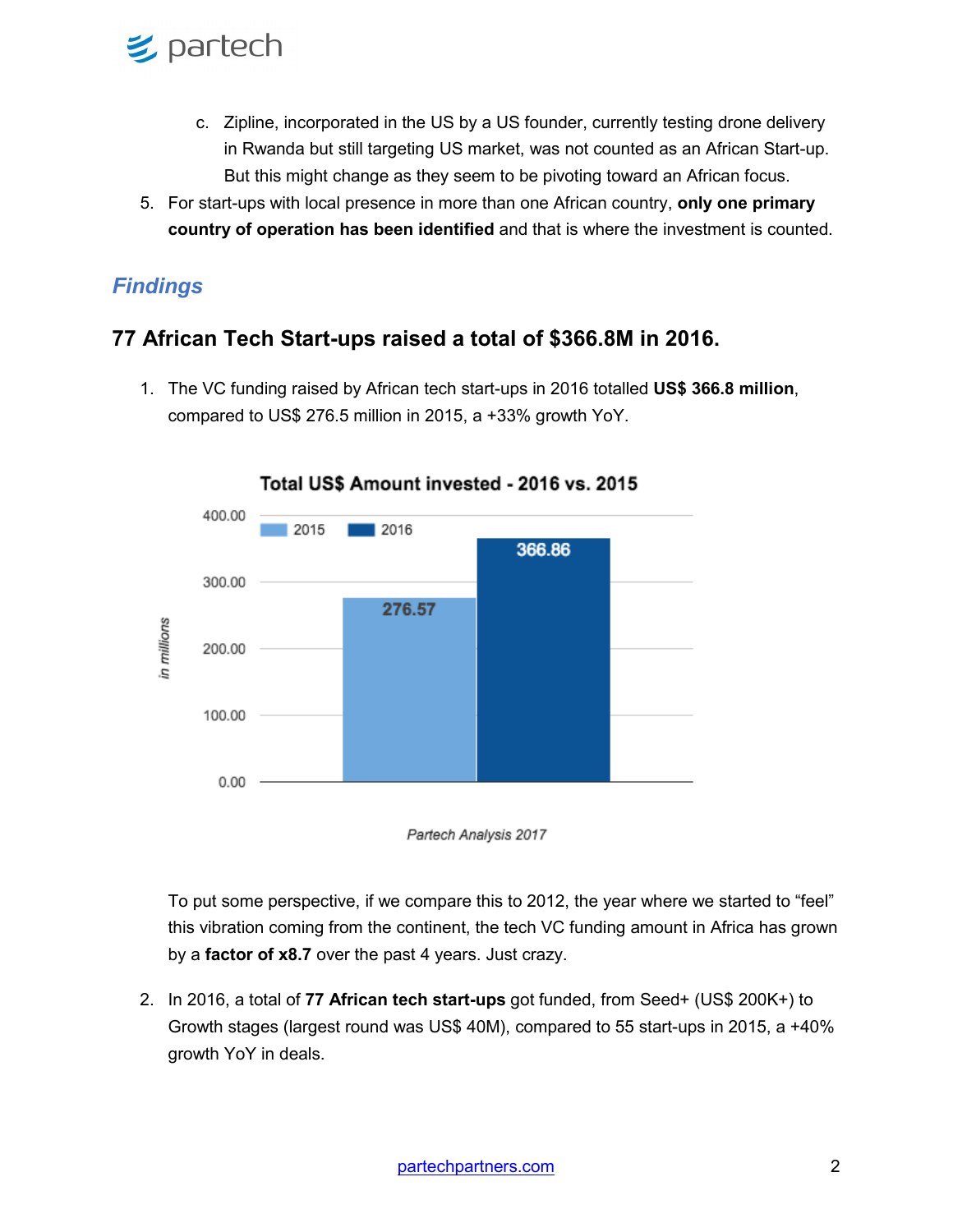

#### **Africa's Series A average deal size reached US\$ 3.7M in 2016.**

Looking at it from a stage-angle, the African tech investment keeps growing very fast with a distributed growth across all round types. Diving deep into round size, the average size in Africa for **Seed+ round was US\$ 0.83 million** in 2016 with 38 transactions, **Series A US\$ 3.7 million** (24 transactions) and **Series B US\$ 11.1 million** (7 transactions).



### **Nigeria led the race in 2016 receiving 30% of the total investment (US\$ 109M), while Francophone Africa kept rising with 10% (US\$ 37.3M).**

- 1. The geographic distribution is still focused on the Top 3 markets: 1) **Nigeria with US\$ 109 million** in funding (29.8% of total investment), followed by 2) South Africa with US\$ 96 million (26.4% of total) and 3) Kenya with US\$ 92 million (25.3% of total). These top 3 investment destinations still account for 79.4% of the continent's total funding.
- 2. In terms of deals, South Africa saw the highest number of deals with 28 transactions (36.4% of total transaction), followed by Kenya with 21 deals (27.3% of total) and Nigeria with 13 deals (16.9% of total).
- 3. The investment landscape is actually broadening with in particular Francophone African countries that are gaining traction, and some destinations appearing for the first time this year: Rwanda, Côte d'Ivoire, Senegal, Morocco and Tunisia.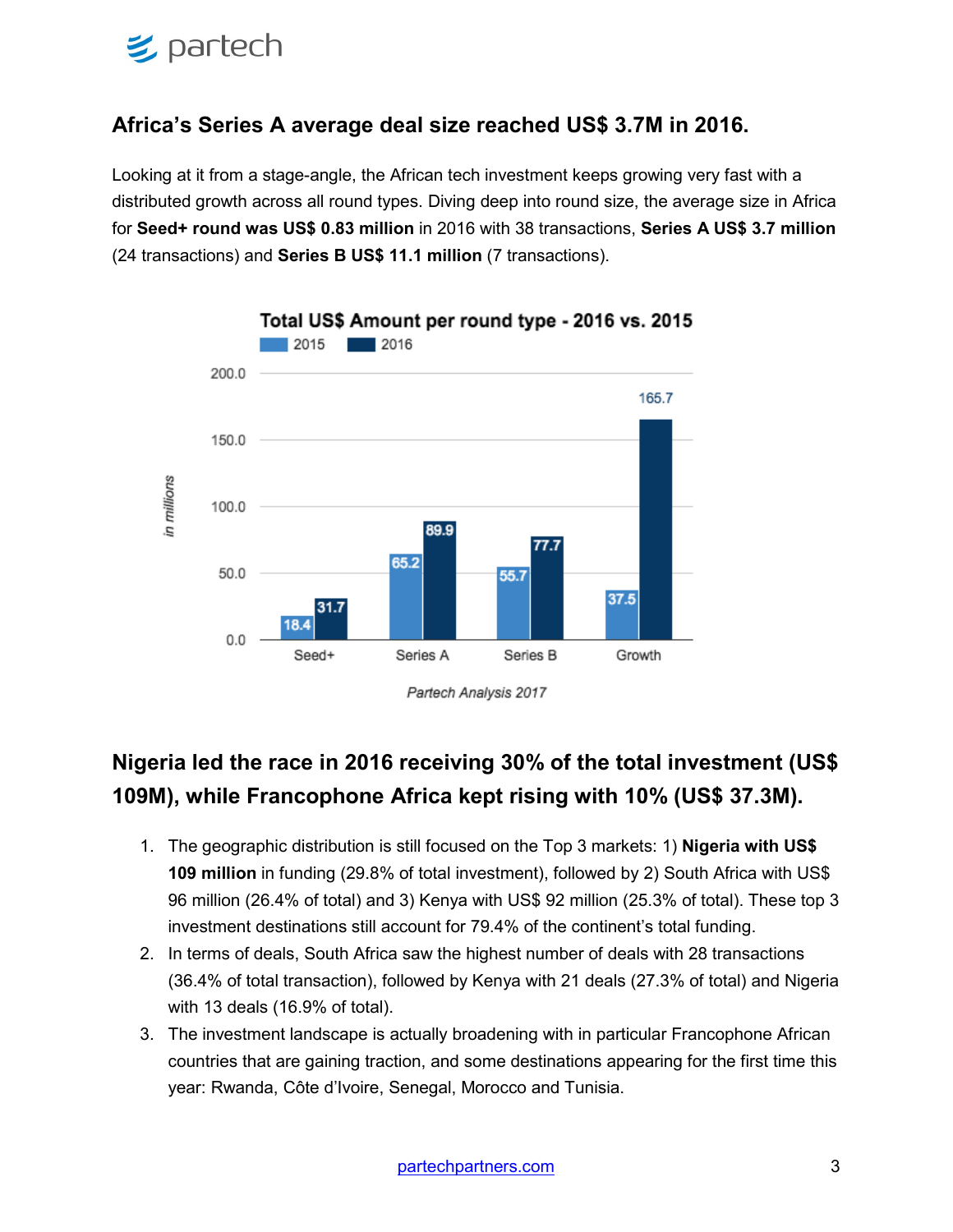# **乡 partech**



#### Total US\$ Amount invested per country in 2016

### **3 sectors – Off-Grid Tech, FinTech & E/M/S-Commerce – attracted 72% of Africa's VC investment in 2016.**

Financial Inclusion and Consumer Services segments draw in most of the investment.

- 1. **Financial Inclusion** accounted for **56.2%** of the total investment with US\$ 206.3 million across 28 transactions. This goes into Off-Grid Tech (36.6%), FinTech (19%) and InsurTech (0.6%).
- 2. **Online & Mobile Consumer Services** accounted for **40.5%** with US\$ 148.5 million across 36 transactions. This goes into E/M/S-Commerce (16.5%), EdTech (8%), Shared Economy (7.6%), Entertainment (5.5%), HealthTech (2.5%) and Personal Services (0.4%).
- 3. **Tech Adoption** accounted for **3.3%** of the total investment with US\$ 12 million across 13 transactions. This goes into Enterprise (1.8%), Hi-Tech (0.9%) and Connectivity (0.6%).